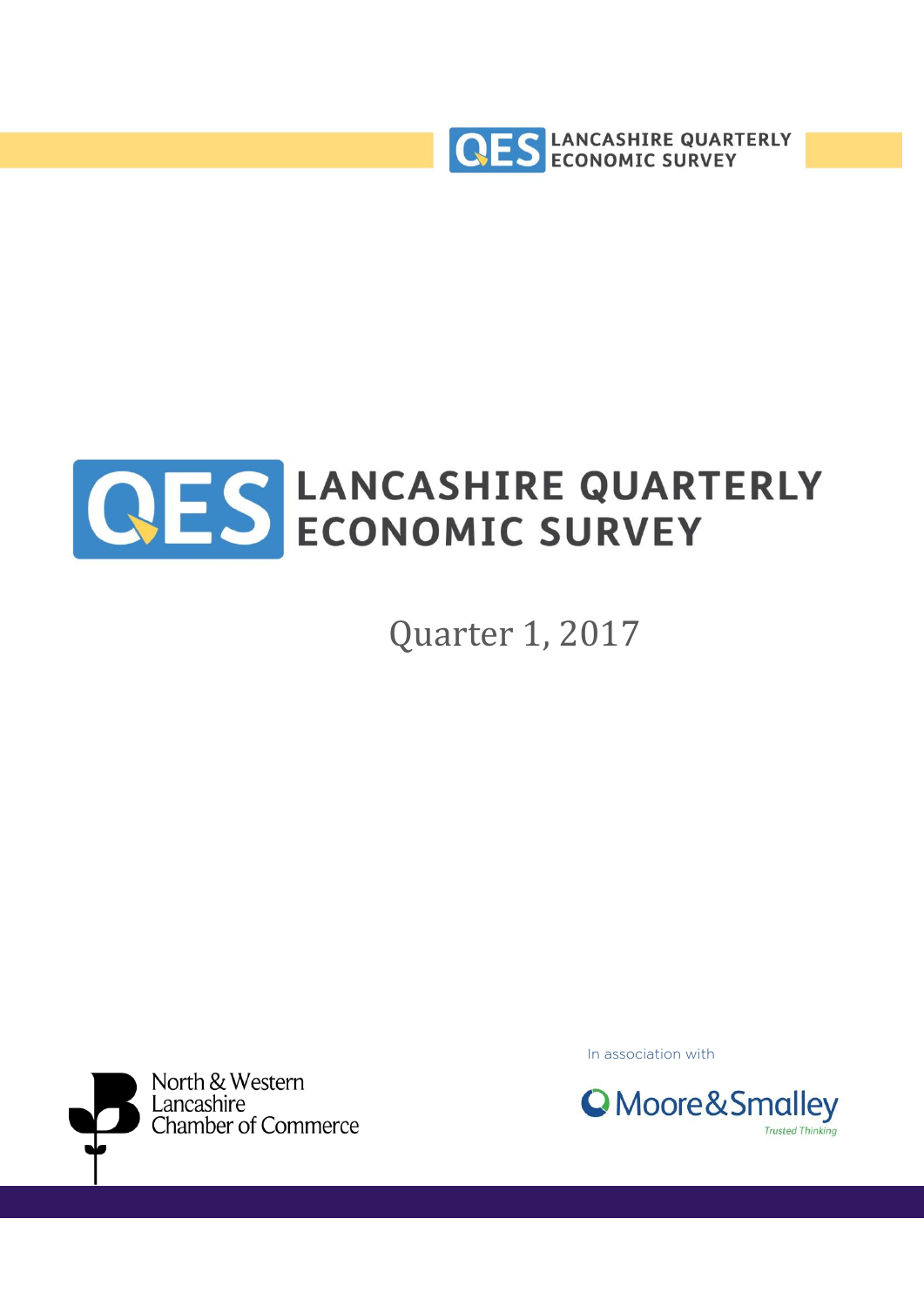

| <b>SECTION</b>                    | <b>PAGE</b> |
|-----------------------------------|-------------|
| Summary                           | 3           |
| <b>Domestic Market</b>            | 4           |
| <b>Export Market</b>              | 4           |
| Employment                        | 4           |
| Recruitment                       | 5           |
| <b>Business Confidence</b>        | 5           |
| Investment Intentions             | 6           |
| Capacity Utilisation and Cashflow | 6           |
| Prices                            | 7           |
| <b>External Factors</b>           | 8           |
| <b>Quarterly Balance Changes</b>  | 9           |

#### **About this Quarter's Survey**

The Q1 2017 Survey was conducted by the North & Western Lancashire Chamber of Commerce, the Chamber of Commerce East Lancashire, and the Lancaster District Chamber in conjunction with Moore & Smalley Chartered Accountants and Business Advisors.

- The survey collection period was between  $20<sup>th</sup>$  February and  $13<sup>th</sup>$  March 2017.
- Responses were received from 279 companies across Lancashire employing 14,909 people.
- From the manufacturing sector, 111 business (40%) employing 8,108 people responded to the survey.
- From the service sector, 168 businesses (60%) employing 6,801 people responded to the survey.
- 182 companies (65%) were involved in exports.

**NB: The net balance figures referred to throughout this report are calculated by subtracting the percentage of businesses reporting a decrease in a factor from those reporting increases. A figure above 0 indicates growth, while a figure below 0 indicates contraction.**





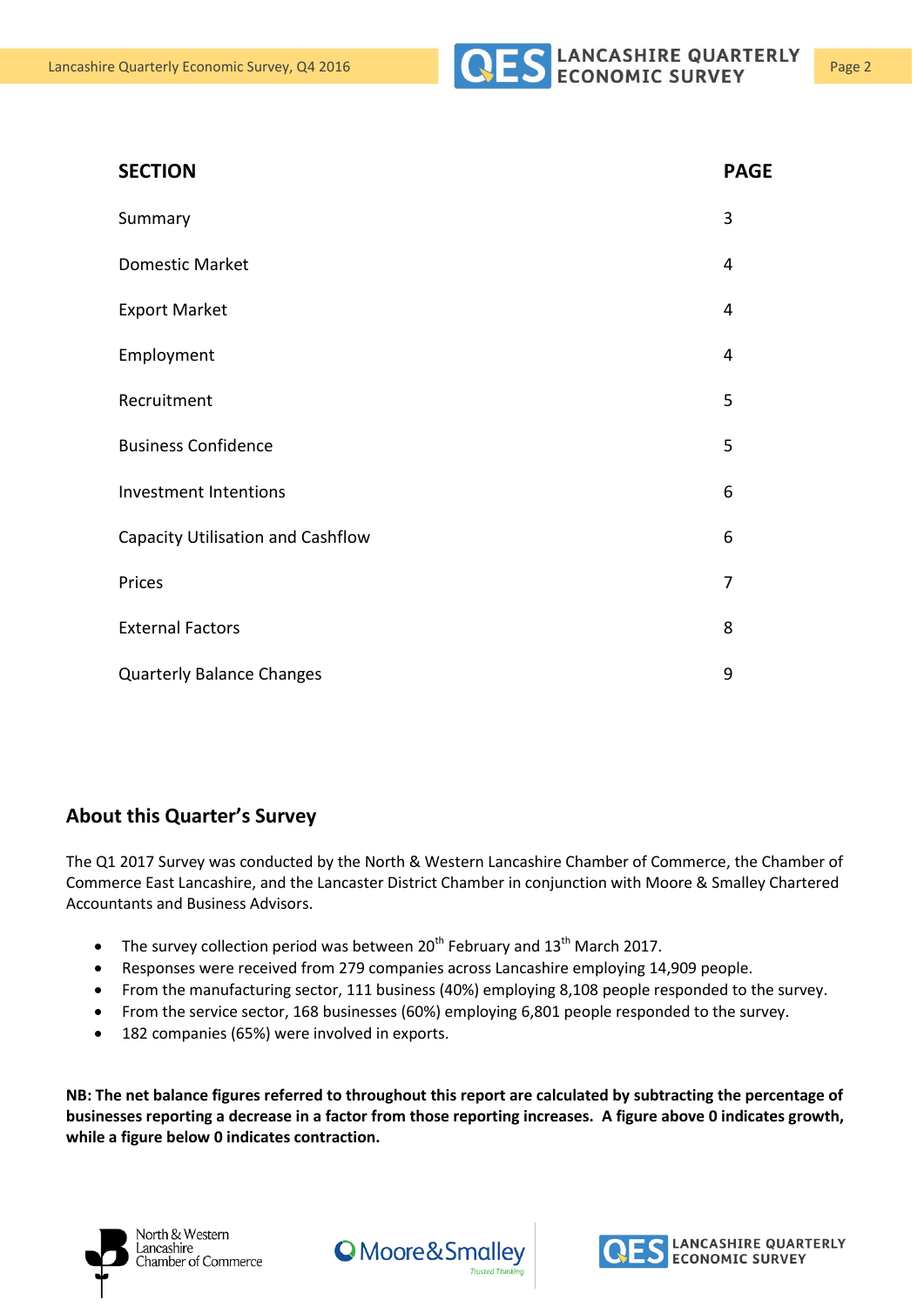

#### Summary

This quarter's survey shows that Lancashire businesses are reporting solid growth and that business confidence is beginning to improve after a period of uncertainty in the aftermath of the vote to leave the European Union.

The Q1 2017 survey, compiled in association with Moore and Smalley Chartered Accountants and Business Advisors, shows that the manufacturing sector performed strongly in the first quarter of the year, particularly in the exports market, with the number of firms reporting improved sales and orders higher than in previous quarters.

The services sector continues to rebound from its initial shock in the months immediately after the EU referendum, and while growth has not yet returned to historic levels, it remains a key driver of the Lancashire economy.

The results also found that businesses are continuing to feel inflationary pressures. The percentage of manufacturers reporting raw materials as the key driver of increased prices remains way above the historical average, and in both sectors a significant proportion of firms anticipate having to raise their own prices over the next three months.

Inflation is a key risk to the UK's growth prospects, with businesses having to manage rising costs and the pressure to raise their prices. If higher inflation squeezes consumer spending as we expect, the current strength in business activity may not be enough to prevent a period of more muted economic growth.

#### **Key Findings in the Q1 Survey:**

- Overall, the figures for both sectors indicate continued expansion. While the services sector has not yet returned to historic trend levels, it is moving towards it
- The percentage balance of manufacturing firms expecting the price of their goods to increase over the next three months remains at historic highs, despite falling slightly from last quarter from +55% to +39%. In the services sector, the balance of firms expecting prices to rise eased from +44% to +37%
- 71% of manufacturers report an increase in the price of raw materials (down from 74%), while 28% of service businesses saw their raw material costs increase (down from 31%). 32% of manufacturers report an increase in the cost of other overheads (up from 23%), while 36% of services did (down from 39%)
- In the manufacturing sector, the balance for firms reporting increased domestic sales rose from +14% to +19%, and orders rose from +2% to +13%. The balance of firms reporting improved export sales rose from +15% to +25%, and the balance of export orders also increased from +12% to +21%
- In the services sector, the balance of firms reporting improved domestic sales fell marginally from +27% to +25%, and orders from +23% to +21%. Exports remained weak, with the balance for sales rising from +4% to +6%, and export orders falling from +4% to neutral.
- The percentage of businesses trying to recruit remained static in both sectors, standing at 58% in manufacturing and 44% in services. However, both sectors continue to experience high levels of recruitment difficulties, with the percentage standing at 56% in manufacturing (previously 46%) and growing to 63% in services (previously 59%)
- The balance of manufacturers confident that turnover would improve over the next 12 months rose significantly from +41% to +61%, whilst the manufacturing profitability balance increased from +23% to +29%. Confidence remains high in the service sector despite the turnover balance weakening slightly from +54% to +51%. The service sector profitability balance gained two points, increasing from +36 to +38.





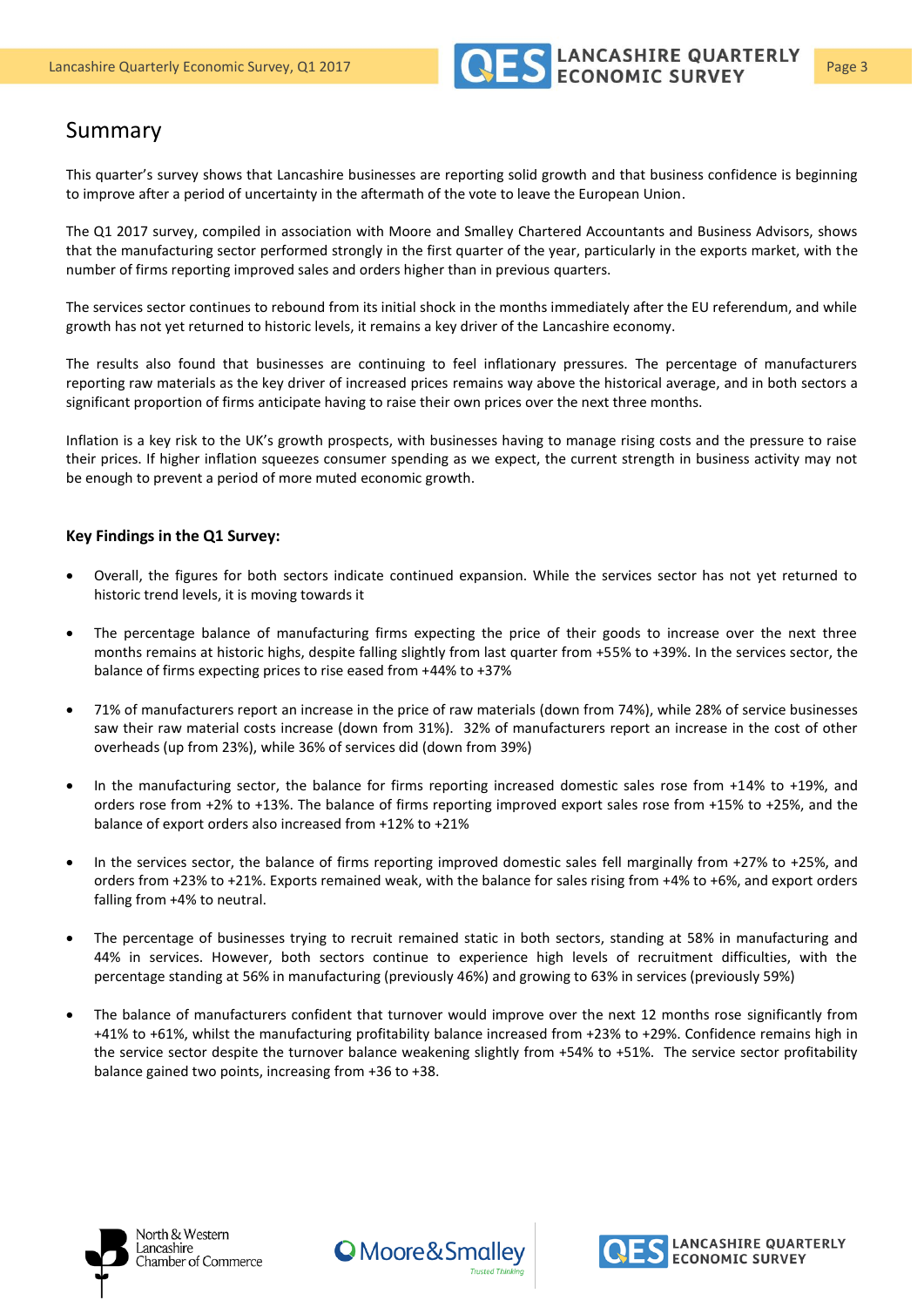

**+Positive number represents an expansion -Negative number represents a contraction**

#### Domestic Market



The manufacturing sector enjoyed a third successive quarter of improvement in Q1, as the domestic sales balance gained five points on the previous quarter (+19, up from +14). This is the strongest quarterly sales balance since Q1 2015. The manufacturing orders balance also improved this quarter, up eleven points (+13, up from +2).

Despite a slight weakening in both domestic balances in Q1, service sector growth remains stronger than in manufacturing. The services domestic sales balance weakened slightly (+25, down from +27) but is ten points stronger than a year ago. The domestic orders balance also lost two points this quarter (+21, down from +23) but remains above its historical average.

# Export Market



From being in contraction a year ago, manufacturing export sales have continued to show signs of steady growth. The export sales balance was up ten points this quarter (+25, up from +15), its strongest position since Q1 2014. The manufacturing export orders balance gained nine points (+21, up from +12) and was also at its highest point for three years.

The service sector export sales balance improved slightly in Q1 (+6, up from +4) but continues to be historically weak compared to manufacturing. The services export orders balance weakened by four points to neutral.

#### Employment



There was no change in either of the retrospective employment balances in Q1. The services employment balance held at +10; whilst the manufacturing employment balance was static at +14. In real terms, 24% of firms across both sectors reported that their labour force had increased in the past three months, whilst 12% reported a fall in numbers.

Looking at employment expectations over the next three months, the forward-looking employment balance for manufacturing gained five points (+27, up from +22); whilst the service sector balance was up six points (+29, up from +23). The figures are encouraging for the Lancashire economy and would support government data that unemployment is falling and numbers in work are increasing.



North & Western Lancashire Chamber of Commerce



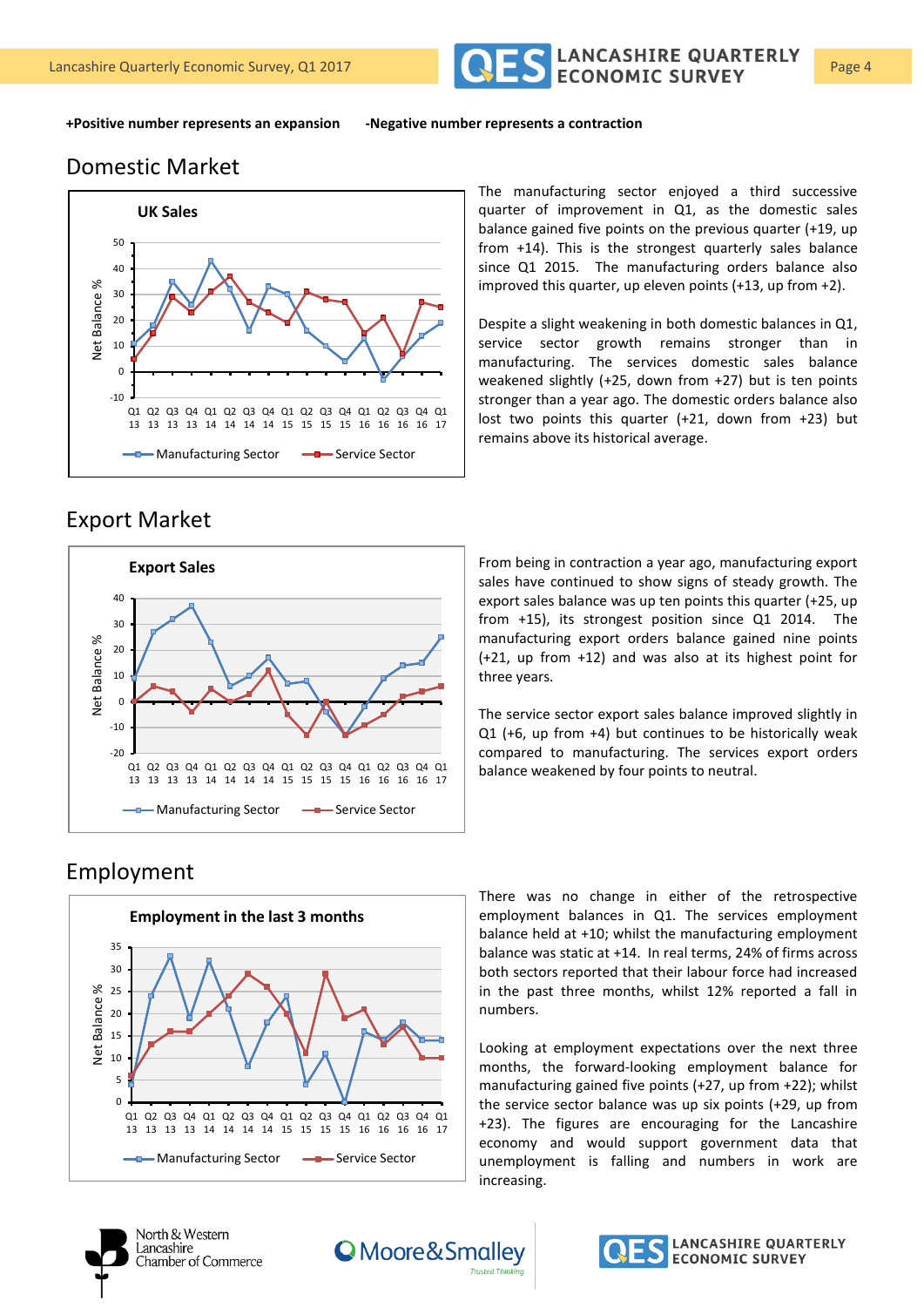

#### Recruitment



The overall percentage of firms attempting to recruit in the last three months remains unchanged from the previous quarter (49%). However, a greater percentage of manufacturing firms were attempting to recruit (58%) than their service sector counterparts (44%).

Of all firms attempting to recruit, 47% were seeking to fill permanent vacancies (unchanged), with 21% looking to take on temporary workers (down 1%). 78% of firms attempted to recruit for full-time positions (up 7%), whilst 25% were offering part-time roles (up 5%).

More than half of firms attempting to recruit said they experienced difficulties finding suitable staff (60%, up from 54%). For manufacturing firms, skilled manual and technical positions continue to be the most difficult to fill (65%, up

from 56%). Service businesses found that professional/managerial positions were the most difficult for them to fill this quarter (51%, down from 56%).

#### Business confidence



Looking at turnover and profitability expectations over the next 12 months, there is a notable improvement in business confidence amongst Lancashire manufacturers which appeared to have taken a dip towards the end of 2016 following the result of the EU referendum. The net balance of manufacturing companies expecting turnover to improve in the coming year was up twenty points (+61, up from +41), whilst the manufacturing profitability balance gained six points (+29, up from +23).

In the service sector, both measures of business confidence have held steady since Q1 2016. This quarter's survey is no exception with very little fluctuation in turnover and profitability expectations for the coming year. The net balance of service firms expecting turnover to improve was down three points (+51, down from +54) whilst the service sector profitability balance gained two points on the previous quarter (+38, up from +36).



North & Western Lancashire Chamber of Commerce



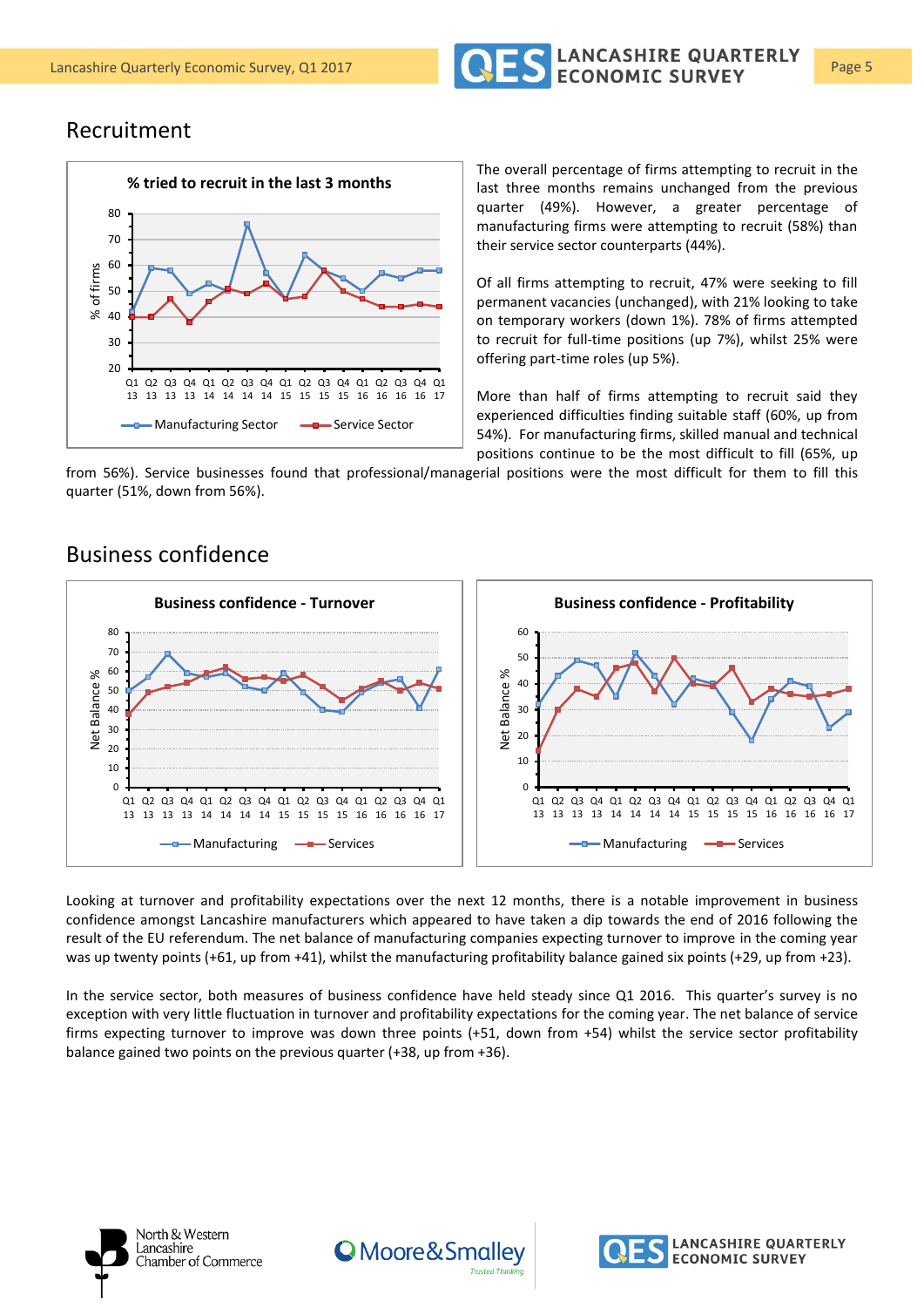

#### Investment intentions



After a sizeable dip in Q4 2016, both of the manufacturing investment balances bounced back this quarter as more firms revised their investment plans upwards. The plant & machinery investment balance increased by eight points (+27, up from +19); whilst the manufacturing training investment balance gained twelve points (+19, up from +7).

There was a slight weakening in investment intentions amongst service businesses. The training investment balance lost three points (+25, down from +22), whilst the capital investment balance also lost three points (+6, down from +9).



#### Capacity Utilisation and Cashflow

32% of firms in both sectors reported they were operating at full capacity (manufacturing up 2%; services down 6%)

Over the past three months, the percentage balance of manufacturers reporting an improvement in their cashflow remained static at +10; whilst the services cashflow balance was down five points (+5, down from +10).





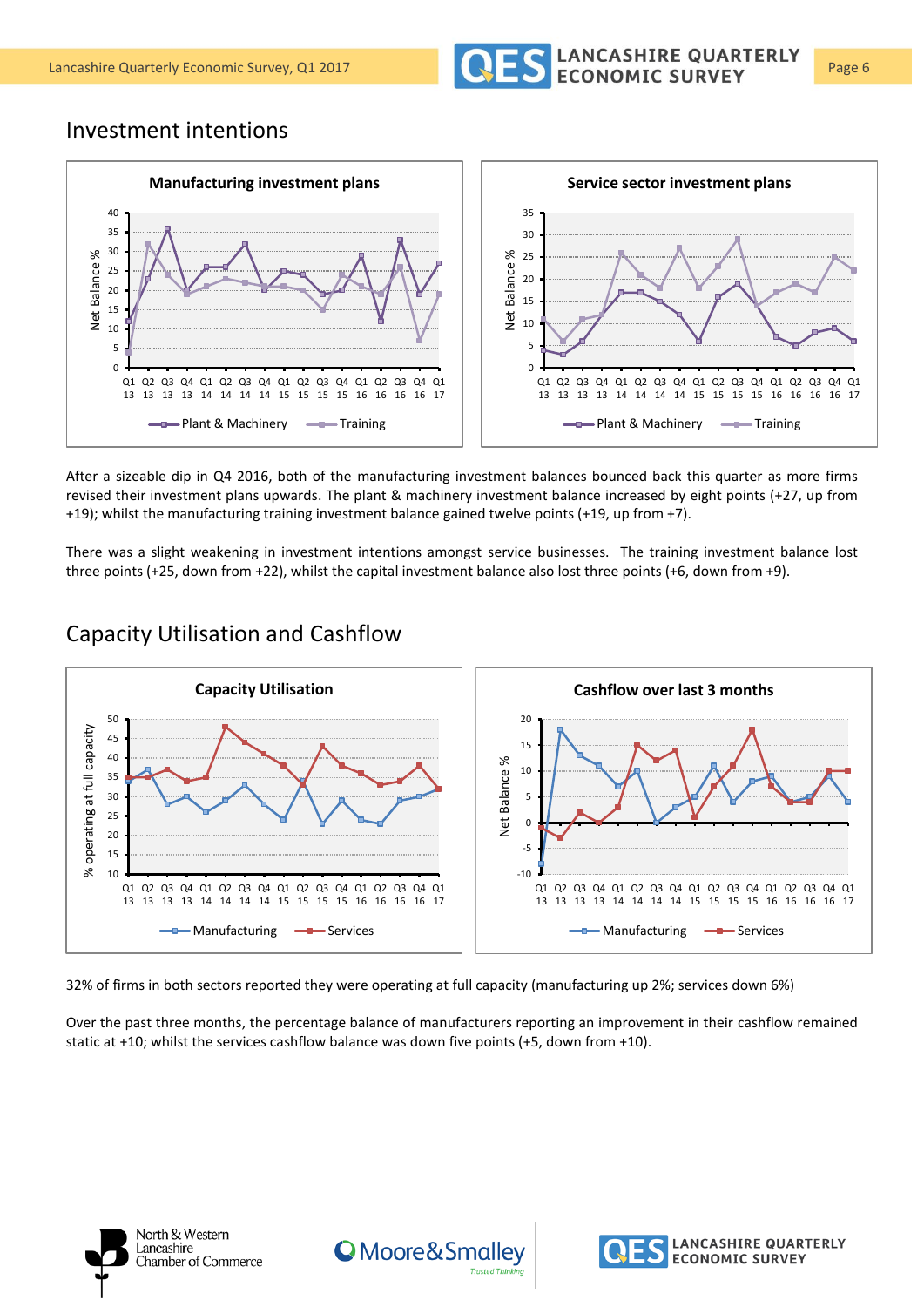

#### Prices



Ever since the UK voted to leave the European Union there has been significant pressure on firms to increase prices, mainly as a result of a weaker pound and increased costs of production. Q1 2017 has seen a slight weakening in the number of firms expecting to increase prices but the prices balance in both sectors remains well above the historical average. The net balance of manufacturing firms intending to increase prices fell 16 points (+39, down from +55); whilst in the service sector, the net balance of firms expecting to increase prices was down seven points (+37, down from +44).



In terms of factors affecting the price of goods and services, almost three quarters of manufacturing firms (71%, down from 74%) said they were still under pressure to raise prices because of raw material costs. 32% of manufacturers said that they were under more pressure to increase prices as a result of other overhead costs (up 9%).

Prices in the service sector continue to be under greatest pressure from other overheads (36%, down from 39%), whilst pressure from the cost of raw materials also remains high compared with historical data (28%, down from 31%). Pressure from finance costs and pay settlements was relatively unchanged and remains weak.





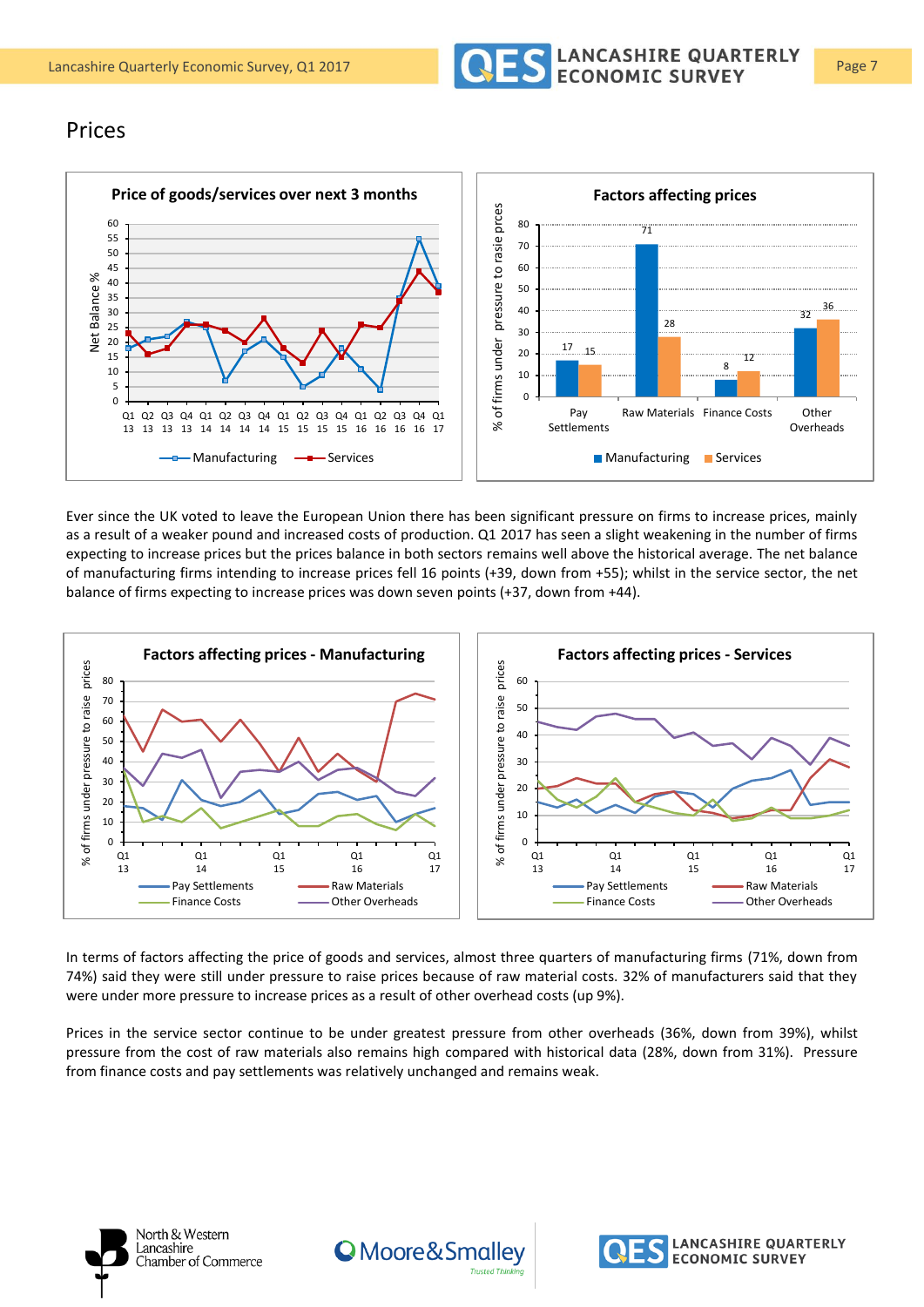Lancashire Quarterly Economic Survey, Q1 2017 **Page 8** CONOMIC SURVEY Page 8

## Business Concerns (external factors) - Manufacturing



Exchange rates continue to be the biggest concern for manufacturing firms in the survey, although these concerns have weakened in Q1 2017 (59%, down from 73%). All other business concern measures have increased in Q1, with business rates (up 12%), competition and inflation (both up 7%) being the biggest concerns after exchange rates. Indeed, the percentage of manufacturing firms more concerned about inflation has risen 21% since the same period a year ago (28%, up from 7%).



### Business Concerns (external factors) – Services

The recent revaluation of business rates has undoubtedly given many service sector firms cause for concern, with the Q1 survey showing that a third of all service businesses are more worried about business rates than three months ago (33%, up from 22%). 33% of businesses are also more concerned about competition (no change on Q4), whilst concerns about exchange rates (26%, down from 35%), inflation (24%, down from 35%)

![](_page_7_Picture_9.jpeg)

![](_page_7_Picture_11.jpeg)

![](_page_7_Picture_12.jpeg)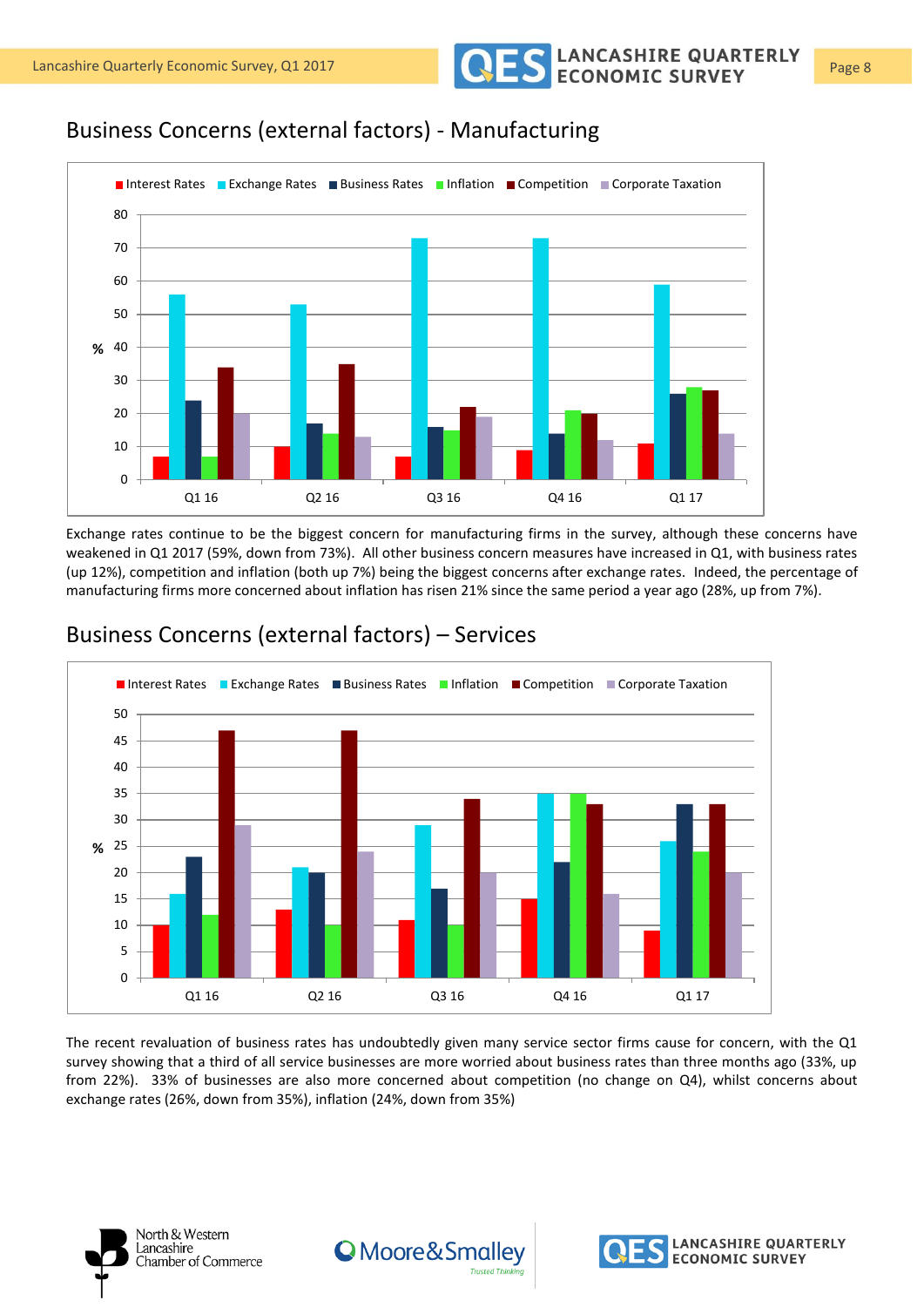![](_page_8_Picture_1.jpeg)

#### **BALANCE CHANGES Quarterly Change**

|                                                              | <b>Manufacturing</b> |                         | <b>Services</b> |          | Manufacturing  | <b>Services</b> |
|--------------------------------------------------------------|----------------------|-------------------------|-----------------|----------|----------------|-----------------|
|                                                              | Q <sub>4</sub>       | Q1                      | Q <sub>4</sub>  | Q1       |                |                 |
|                                                              | 2016                 | 2017                    | 2016            | 2017     | Q1 2017        | Q1 2017         |
| <b>Domestic Sales</b>                                        | 14                   | 19                      | 27              | 25       | 5              | $-2$            |
| <b>Domestic Orders</b>                                       | 2                    | 13                      | 23              | 21       | 11             | $-2$            |
| <b>Export Sales</b>                                          | 15                   | 25                      | $\overline{4}$  | 6        | 10             | $\overline{2}$  |
| <b>Export Orders</b>                                         | 12                   | 21                      | $\overline{4}$  | $\bf{0}$ | 9              | $-4$            |
| Employment last 3 months                                     | 14                   | 14                      | 10              | 10       | 0              | $\mathbf{0}$    |
| Employment next 3 months                                     | 22                   | 27                      | 23              | 29       | 5              | 6               |
| % Tried to recruit                                           | 58                   | 58                      | 45              | 44       | 0              | $-1$            |
| % Part-time                                                  | 10                   | 13                      | 28              | 36       | 3              | 8               |
| % Full-time                                                  | 69                   | 81                      | 73              | 75       | 12             | 2               |
| % Temporary                                                  | 31                   | 27                      | 16              | 15       | $-4$           | $-1$            |
| % Permanent                                                  | 50                   | 52                      | 45              | 43       | $\overline{2}$ | $-2$            |
| % Recruitment difficulties                                   | 46                   | 56                      | 59              | 63       | 10             | 4               |
| % Skilled manual                                             | 56                   | 65                      | 36              | 39       | 9              | 3               |
| % Professional/Managerial                                    | 36                   | 40                      | 56              | 51       | 4              | $-5$            |
| % Clerical                                                   | 20                   | 20                      | 22              | 41       | 0              | 19              |
| % Semi and unskilled                                         | 52                   | 38                      | 24              | 18       | $-14$          | $-6$            |
| Cashflow                                                     | 9                    | $\overline{\mathbf{4}}$ | 10              | 10       | $-5$           | $\mathbf 0$     |
| Investment - plant/machinery                                 | 19                   | 27                      | 9               | 6        | 8              | $-3$            |
| Investment - training                                        | 7                    | 19                      | 25              | 22       | 12             | $-3$            |
| Confidence - turnover                                        | 41                   | 61                      | 54              | 51       | 20             | $-3$            |
| Confidence - profitability                                   | 23                   | 29                      | 36              | 38       | 6              | $\overline{2}$  |
| % Full capacity                                              | 30                   | 32                      | 38              | 32       | $\overline{2}$ | $-6$            |
| Prices                                                       | 55                   | 39                      | 44              | 37       | $-16$          | $-7$            |
| % Pay Settlements                                            | 14                   | 17                      | 15              | 15       | 3              | 0               |
| % Raw materials                                              | 74                   | 71                      | 31              | 28       | $-3$           | $-3$            |
| % Financial costs                                            | 14                   | 8                       | 10              | 12       | -6             | $\overline{2}$  |
| % Other overheads                                            | 23                   | 32                      | 39              | 36       | 9              | $-3$            |
| <b>External Factors of more concern</b><br>than 3 months ago |                      |                         |                 |          |                |                 |
| % Interest rates                                             | $9\,$                | 11                      | 15              | 9        | $\overline{2}$ | -6              |
| % Exchange rates                                             | 73                   | 59                      | 35              | 26       | $-14$          | -9              |
| % Business rates                                             | 14                   | 26                      | 22              | 33       | 12             | 11              |
| % Inflation                                                  | 21                   | 28                      | 35              | 24       | $\overline{7}$ | $-11$           |
| % Competition                                                | 20                   | 27                      | 33              | 33       | $\overline{7}$ | 0               |
| $%$ Tax                                                      | 12                   | 14                      | 16              | 20       | $\overline{2}$ | 4               |

![](_page_8_Picture_4.jpeg)

![](_page_8_Picture_6.jpeg)

![](_page_8_Picture_7.jpeg)